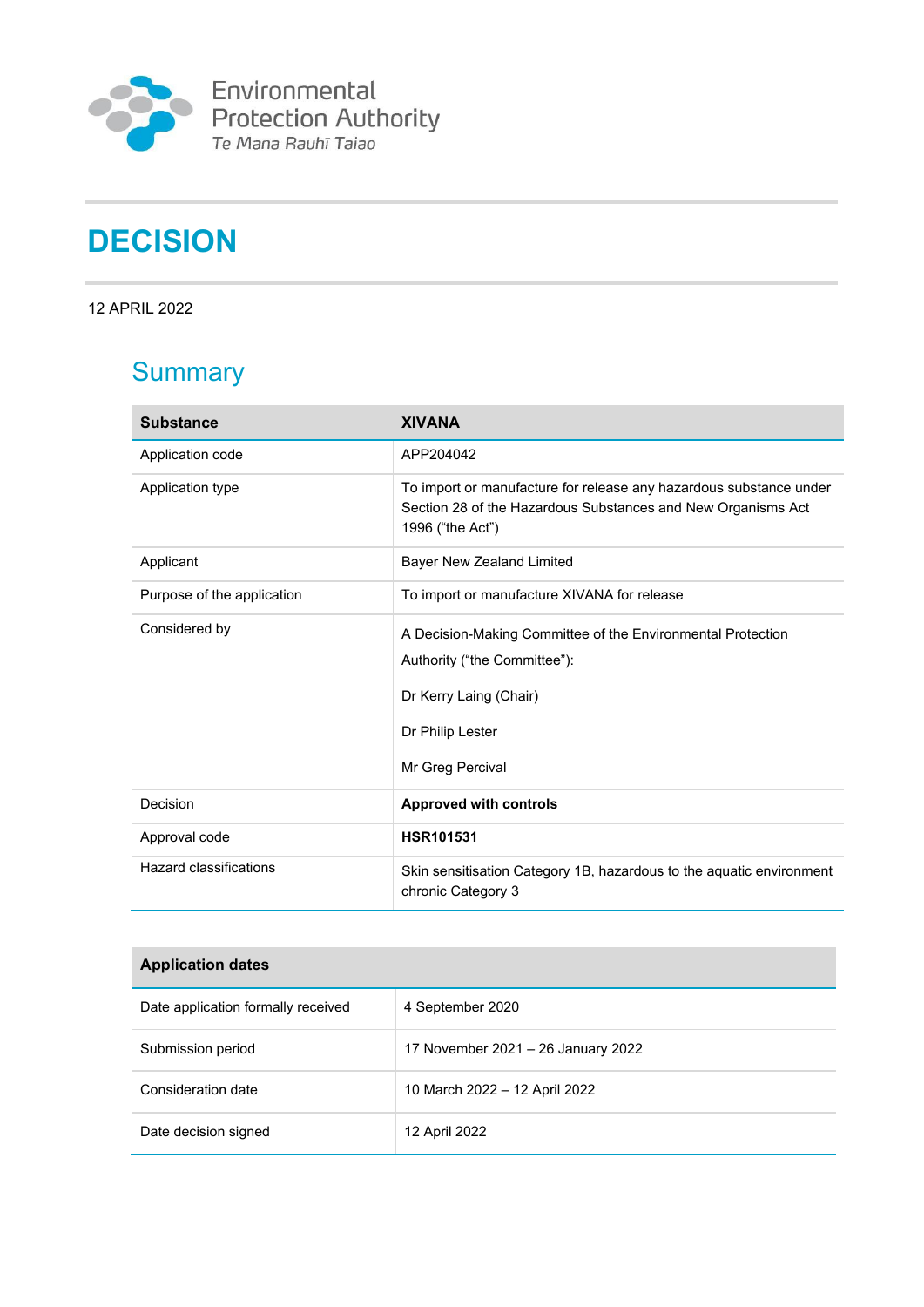## 1. Application context

### **Background**

- 1.1. The applicant, Bayer New Zealand Limited, submitted an application on 12 May 2020 to import or manufacture XIVANA for release in New Zealand. It was given application number APP204042 and was formally received as a notified Category C application.
- 1.2. XIVANA is intended to be used as a fungicide for the control of downy mildew in onions and late blight in tomatoes and potatoes.
- 1.3. XIVANA is in the form of a suspension concentrate containing 20 g/L fluoxapiprolin as the active ingredient.
- 1.4. The active ingredient, fluoxapiprolin, has not previously been approved in New Zealand and no overseas jurisdictions have approved this active ingredient to date. An application for the approval of fluoxapiprolin is currently under evaluation in Europe.
- 1.5. The applicant has proposed an application rate of 1 L of XIVANA per hectare (equivalent to 20 g fluoxapiprolin per hectare), with a maximum frequency of three applications per season, and a minimum time between applications of seven days.

### Process, consultation and notification

### **Application receipt**

1.6. The application was formally received on 4 September 2020 under section 28 of the Act.

### **Notification to government departments**

- 1.7. The following government departments were notified of the submission period on 17 November 2021: the Ministry for the Environment, the Ministry of Health, the Agricultural Compounds and Veterinary Medicines (ACVM) group of the Ministry for Primary Industries (MPI) and the Department of Conservation (DOC). No comments were received.
- 1.8. As the agency responsible for overseeing the Health and Safety at Work Act 2015 (HSW Act) and the Health and Safety at Work (Hazardous Substances) Regulations 2017 (HSW (HS) Regulations), advice was also sought from WorkSafe New Zealand ("WorkSafe") on whether the HSW requirements are adequate to manage the risks associated with the use of this substance in the workplace.
- 1.9. WorkSafe noted that XIVANA contains a non-active ingredient component that introduces an additional hazard classification and that component may not be required for efficacy of the substance. Under sections 39 to 42 of the HSW Act, manufacturers, importers and suppliers have a duty to ensure that substances manufactured, imported or supplied are without risk so far as is reasonably practicable. WorkSafe advised that duties under section 39 to 42 may not have been met for this substance as a result. The full advice is available in a separate report provided by WorkSafe on the EPA website.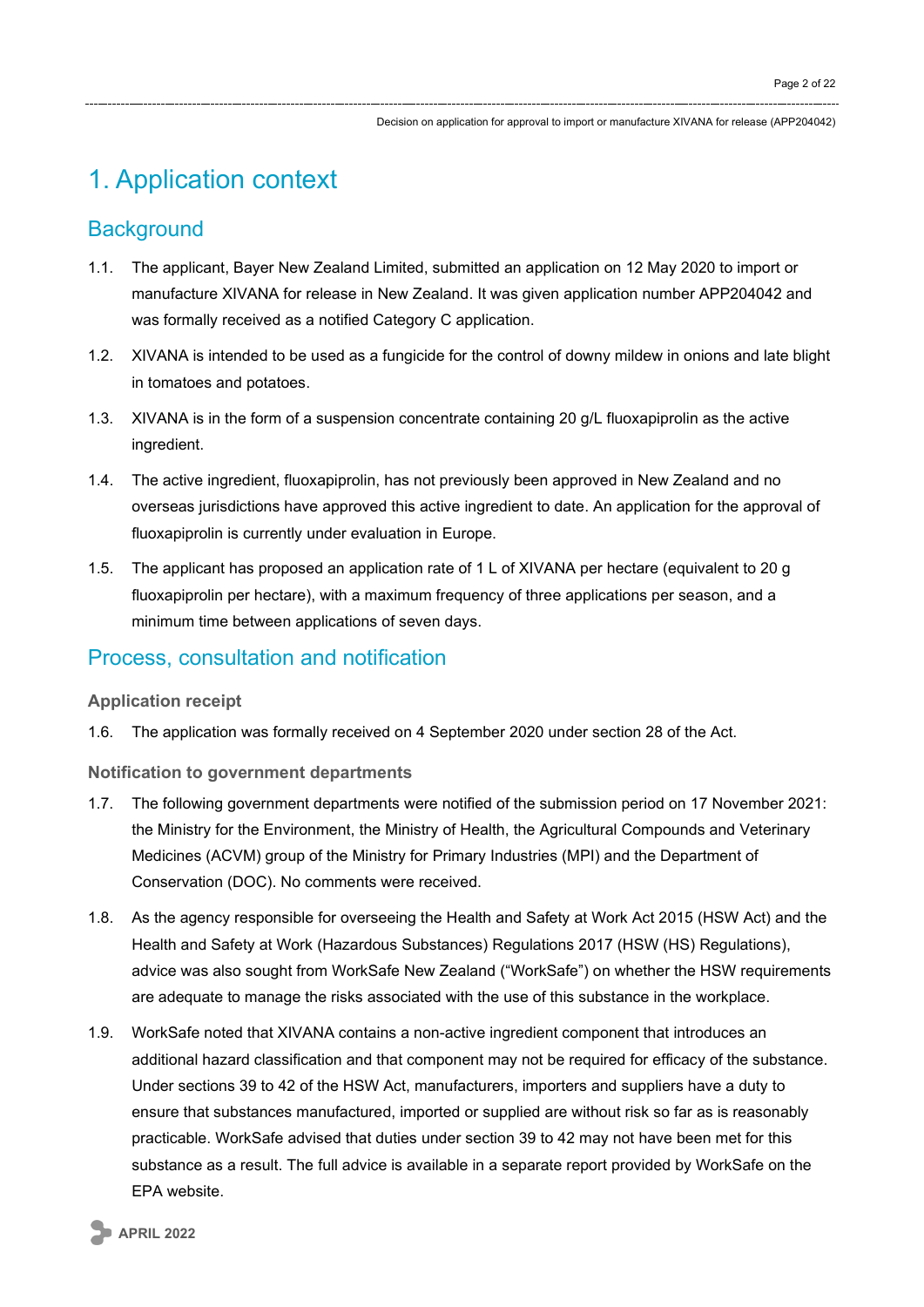#### **Public notification**

1.10. This application was publicly notified under section 53(2) of the Act, and public submissions were sought from 17 November 2021 to 26 January 2022. The EPA received five submissions on the application.

#### **Timeframe waiver**

1.11. The timeframe for the opening of the public consultation was waived under section 59 of the Act to allow for the preparation of the draft Science Memorandum, which contains the EPA risk assessment, in order to allow any potential submitter to have this document available to assist in making an informed submission.

#### **Submissions received**

1.12. Five submissions were received for XIVANA. Two submissions, from Onions New Zealand and Process Vegetables NZ supported the application, while three submissions, from Te Rūnanga o Ngāi Tahu (Ngāi Tahu), Fonterra Cooperative Group Ltd, and one other submitter (who elected to withhold their personal details) opposed the application.

#### **Hearing**

1.13. A public hearing was held on 10 March 2022 by video conference. Present via video were the Decision-Making Committee ("the Committee"), the applicant and representatives, EPA staff, and representatives from Ngāi Tahu. The hearing closed on 10 March 2022.

### **Legislative criteria for the application**

1.14. The application was considered in accordance with section 29 of the Act, taking into account other relevant sections of the Act, the EPA Notices, the HSW Act and HSW (HS) Regulations and the Hazardous Substances and New Organisms (Methodology) Order 1998.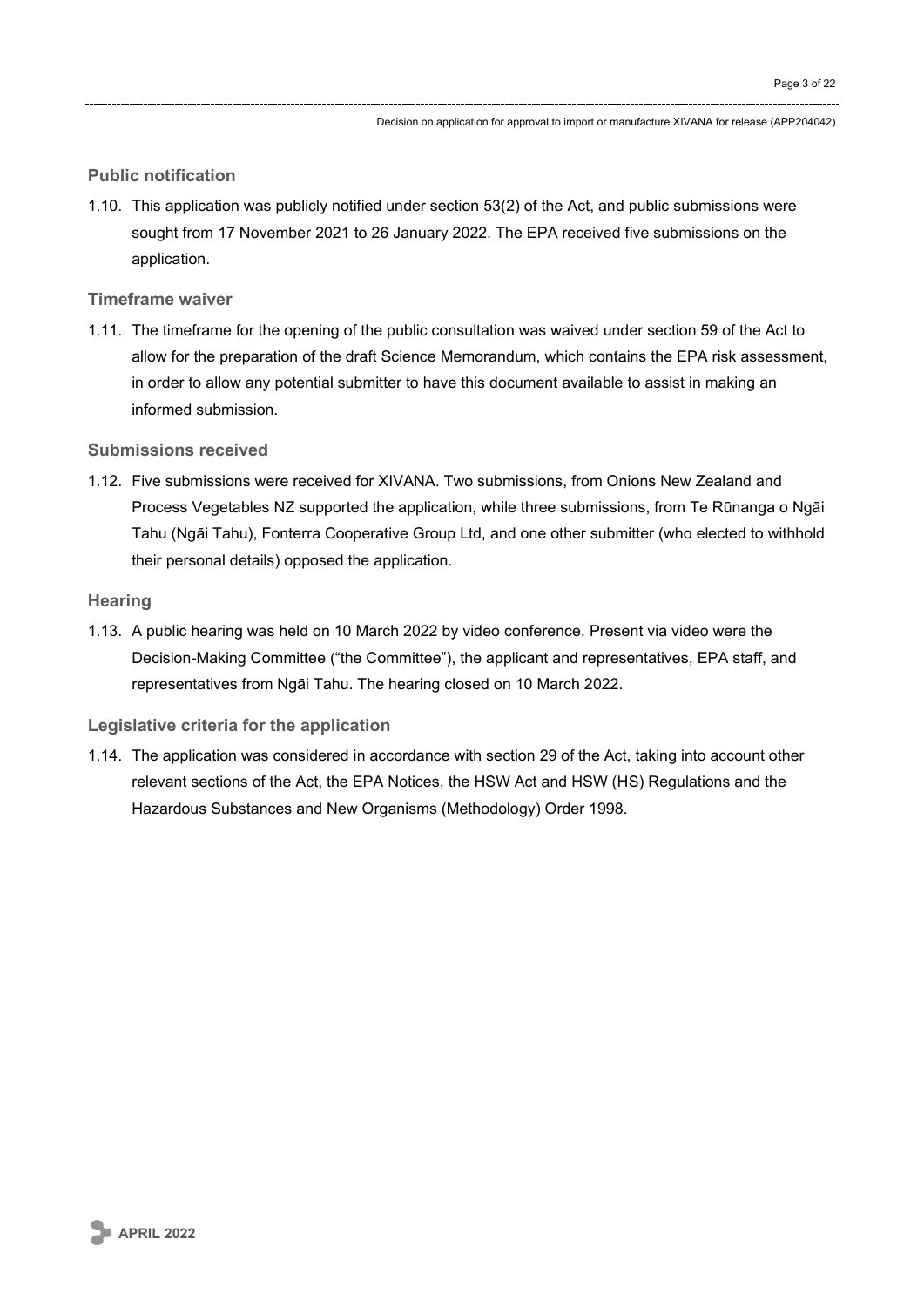## 2. The EPA Staff Report

- 2.1. The Staff Report is the EPA review of the application and available information. It provides information to assist the Committee's decision-making process.
- 2.2. The classifications and properties of the active ingredient, fluoxapiprolin, in XIVANA were determined by the EPA based on toxicological and ecotoxicological studies conducted using the technical grade active ingredient. The EPA also identified the classifications of XIVANA, which were based on formulation data, the composition of the substance, and the properties of its components.
- 2.3. Based on all available information, the EPA assessed the potential risks the substance may pose to human health, the environment, the relationship of Māori to the environment, society, community, and to the market economy.
- 2.4. The EPA conducted quantitative human health and environmental risk assessments to determine if the exposure experienced by people and organisms during the use of the substance was likely to result in adverse effects.
- 2.5. The EPA also considered whether there were benefits associated with the use of XIVANA.
- 2.6. The EPA identified a suite of prescribed controls based on the hazard classifications of XIVANA, and considered variations to these controls, as well as additional controls, in accordance with sections 77 and 77A of the Act.
- 2.7. The Staff Report (published on 18 February 2022) concluded that there was sufficient information available to assess the application to import or manufacture XIVANA for release. The Staff Report also concluded that with the proposed controls in place, the risks to human health and the environment from the importation, manufacture, and use of XIVANA would be negligible.
- 2.8. The Staff Report concluded, based on the assessment of the information available and with the proposed controls in place that benefits of the substance outweighed the risks of the substance. The Staff Report therefore recommended to the Committee that the application for the importation and manufacture of XIVANA be approved.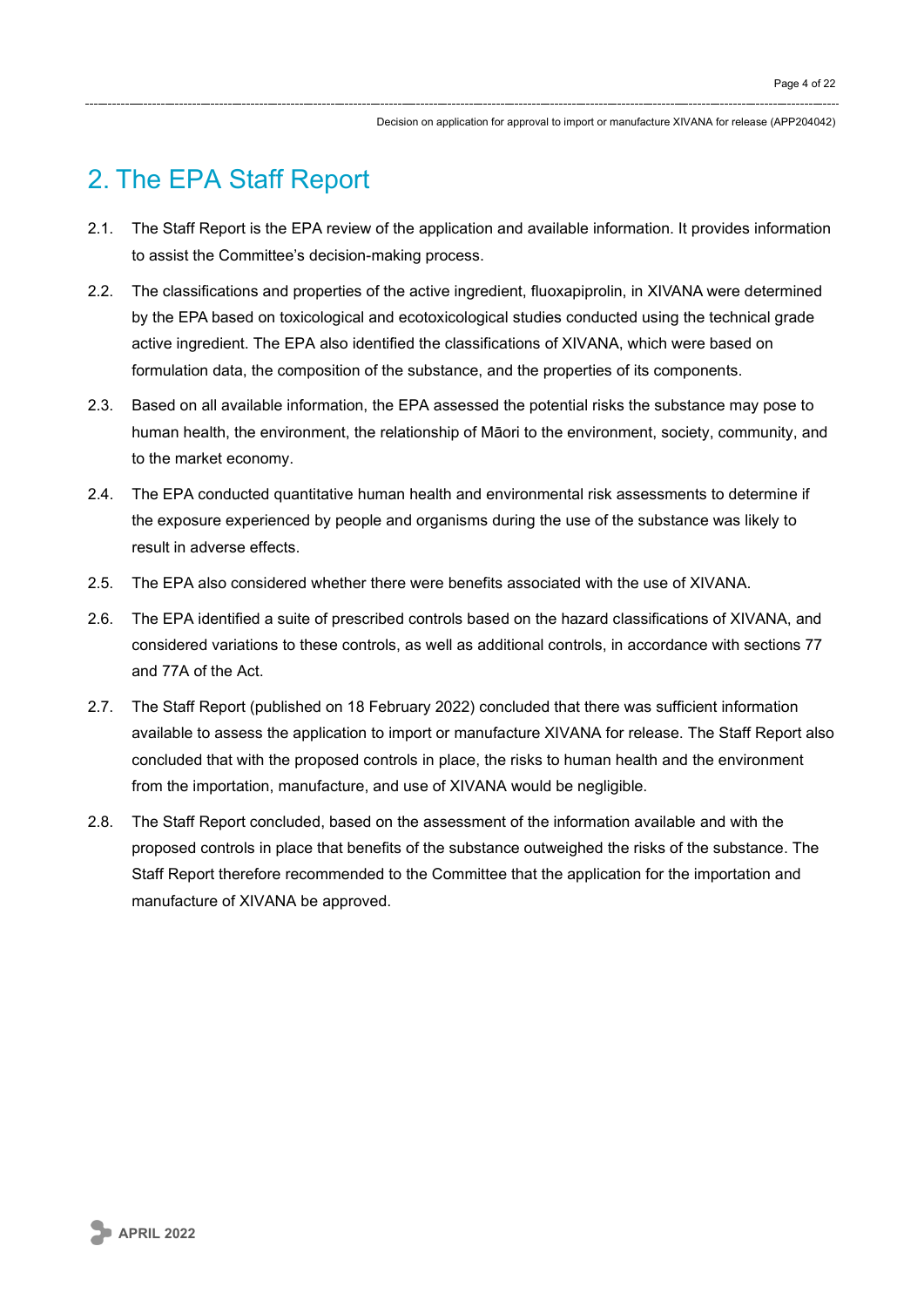## 3. The hearing

- 3.1. On 10 March 2022, a public hearing for XIVANA was held virtually by video conference. Richard Mohan, Sue Cross, Sylvain Tafforeau, Andreas Mehl, Maura Karina and Chris Miln presented on behalf of the applicant (Bayer New Zealand Limited). Régis Lapage, Michael Berardozzi, and Julian Jackson presented on behalf of the EPA. A presentation was also made by Ngāi Tahu, represented by Dwayne Bennett and Stephanie Dijkstra.
- 3.2. The presentation from the applicant included information on the new active ingredient to New Zealand and stated that registrations were pending in other overseas jurisdictions. The applicant also presented the following information:
	- XIVANA had high efficacy against late blight in potatoes and tomatoes and downy mildew in onions, with limited fungicides on the market to combat these
	- XIVANA was one of the least hazardous fungicides with lower application rates than alternative fungicides on the market
	- Māori were unlikely to be adversely affected from the use of XIVANA
	- The new mode of action of the active ingredient (ie inhibiting of the oxysterol binding protein involved in the movement lipids between membranes).
	- The development of resistance to XIVANA was considered medium to high, therefore, tankmixing XIVANA with non-cross resistant compounds with different modes of action was recommended as a resistance management strategy.
	- Addressed concerns regarding fluoxapiprolin-resistant mutant strains in laboratory studies, noting mutant development was a natural occurrence for many species and that laboratory studies would not necessarily be repeated in the field.
- 3.3. The presentation from the EPA briefly described XIVANA, including its use pattern, and the submissions that were received. The EPA also highlighted that fluoxapiprolin was a new active ingredient to New Zealand and had not been approved in any other major overseas jurisdictions. The EPA also presented the following information:
	- The characteristics of the active ingredient, including its mode of action, hazard classification and bioaccumulative and persistence properties
	- The hazard classifications of the formulated product XIVANA and how these were derived
	- The approach taken with the human health risk assessment and also noted WorkSafe's remarks on sections 39 to 42 of the Health and Safety at Work (HSW) Act may not have been met due to introduction of an additional hazard classification from components, not the active ingredient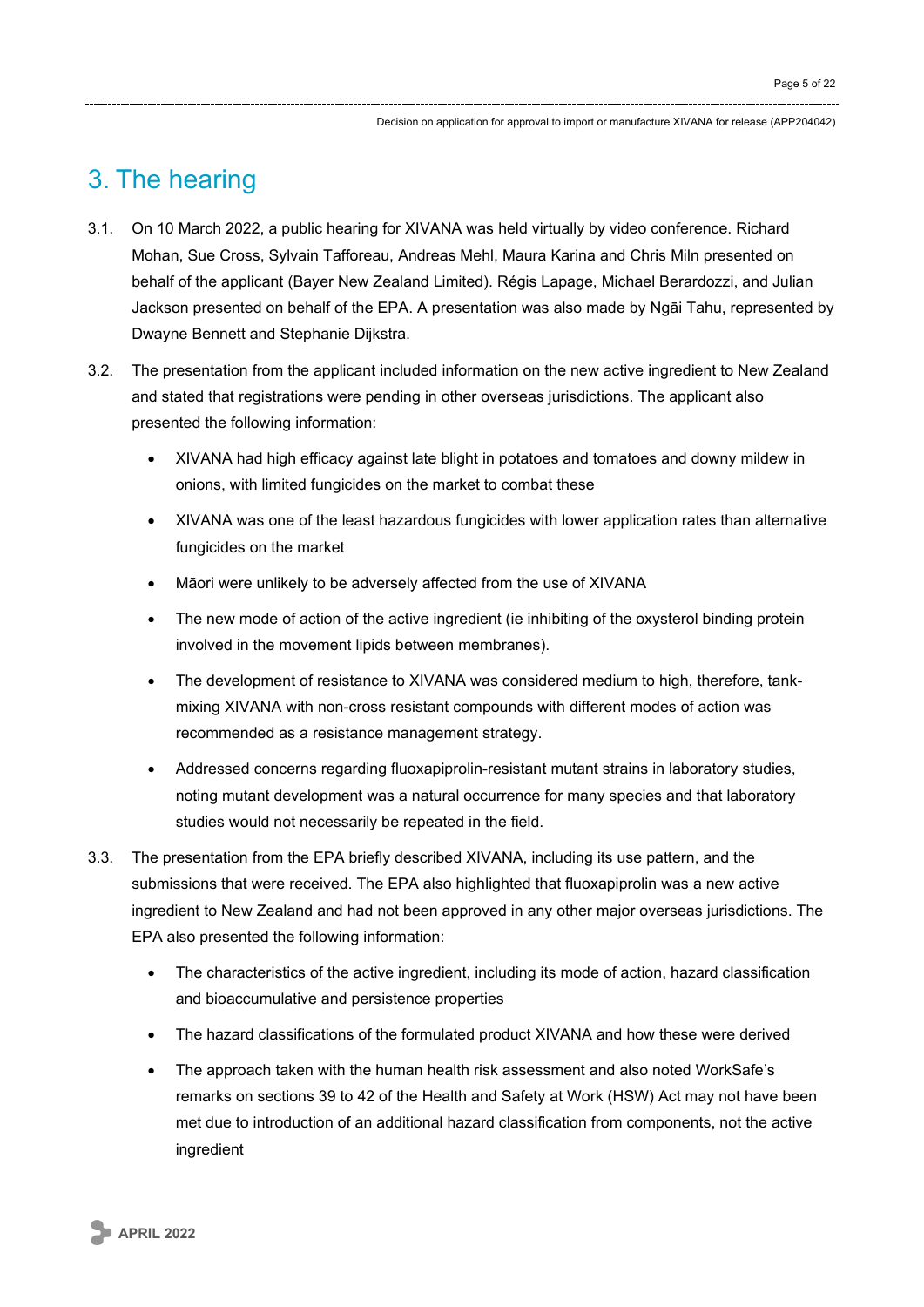- The approach taken with the environmental risk assessment, concluding that risks to the environment were below the level of concern and that no additional risk mitigation measures were required
- Māori Impact Assessment concluded that XIVANA was not likely to adversely affect the economic, social and cultural well-being of Māori, nor was it likely to affect the relationship of Māori with their environment, taonga, and tikanga. The EPA found no issues in relation to the principles of the Treaty of Waitangi or potential effects on taha hauroa (human health and wellbeing) of Māori communities with the proposed controls
- The benefits of XIVANA claimed by the applicant and some submitters
- The proposed controls
- The recommendation to approve XIVANA with controls
- 3.4. The presentation from Ngāi Tahu described the reasons for submitting on the application for XIVANA. Ngāi Tahu highlighted the diversity of their takiwā (tribal territory) that covers up to 70% of the South Island (totalling 40% of New Zealand). Ngai Tahu also presented on the following information, which had been included in their submission:
	- Concern over the aquatic toxicity, potential runoff, lack of buffer zone, as well as XIVANA's use at any time of the year, potentially impacting spawning species
	- Concern over the contact [skin] sensitisation hazard
	- Concern over potential for oomycete mutants, development of fungicide resistance and gave examples of oomycetes species potentially affecting human health, as well as being responsible for Kauri dieback
	- Concern over New Zealand being the first in the world to potentially approve the active ingredient.
- 3.5. The Committee, applicant, EPA and Ngāi Tahu had the opportunity to ask questions to each of the presentations.
- 3.6. The applicant also had a right of reply, which reiterated information on being the first in the world to approve XIVANA, the lack of buffer zones required, the resistant management strategies, the lack of concern over resistance in Kauri dieback based on recommended use, the low application rates and good safety profile of the substance.
- 3.7. The Committee considered whether XIVANA would be another "tool" in the toolbox for growers by offering a different mode of action.
- 3.8. The Committee considered being the first in the world to approve the active ingredient.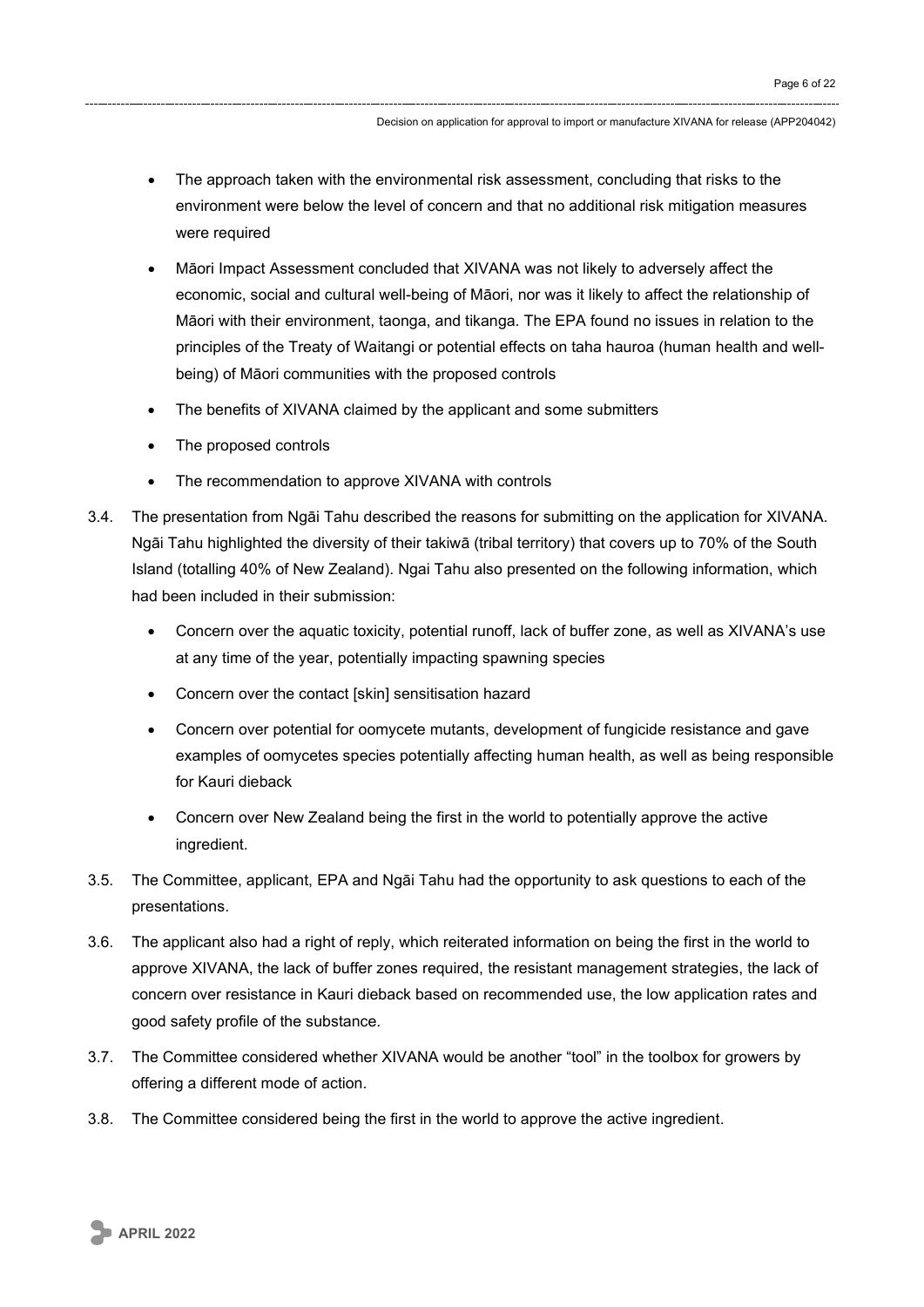- 3.9. The Committee considered and acknowledged concerns over resistance development, and also considered the recommendations for XIVANA to be tank-mixed with other fungicides with a different mode of action.
- 3.10. The Committee considered whether there would be an expectation of XIVANA to replace other older fungicides off the market.
- 3.11. The Committee considered whether the substitution of components in the formulation [ie the component triggering skin sensitisation] was viable.
- 3.12. The Committee considered the concerns over runoff as mentioned by Ngāi Tahu in their presentation.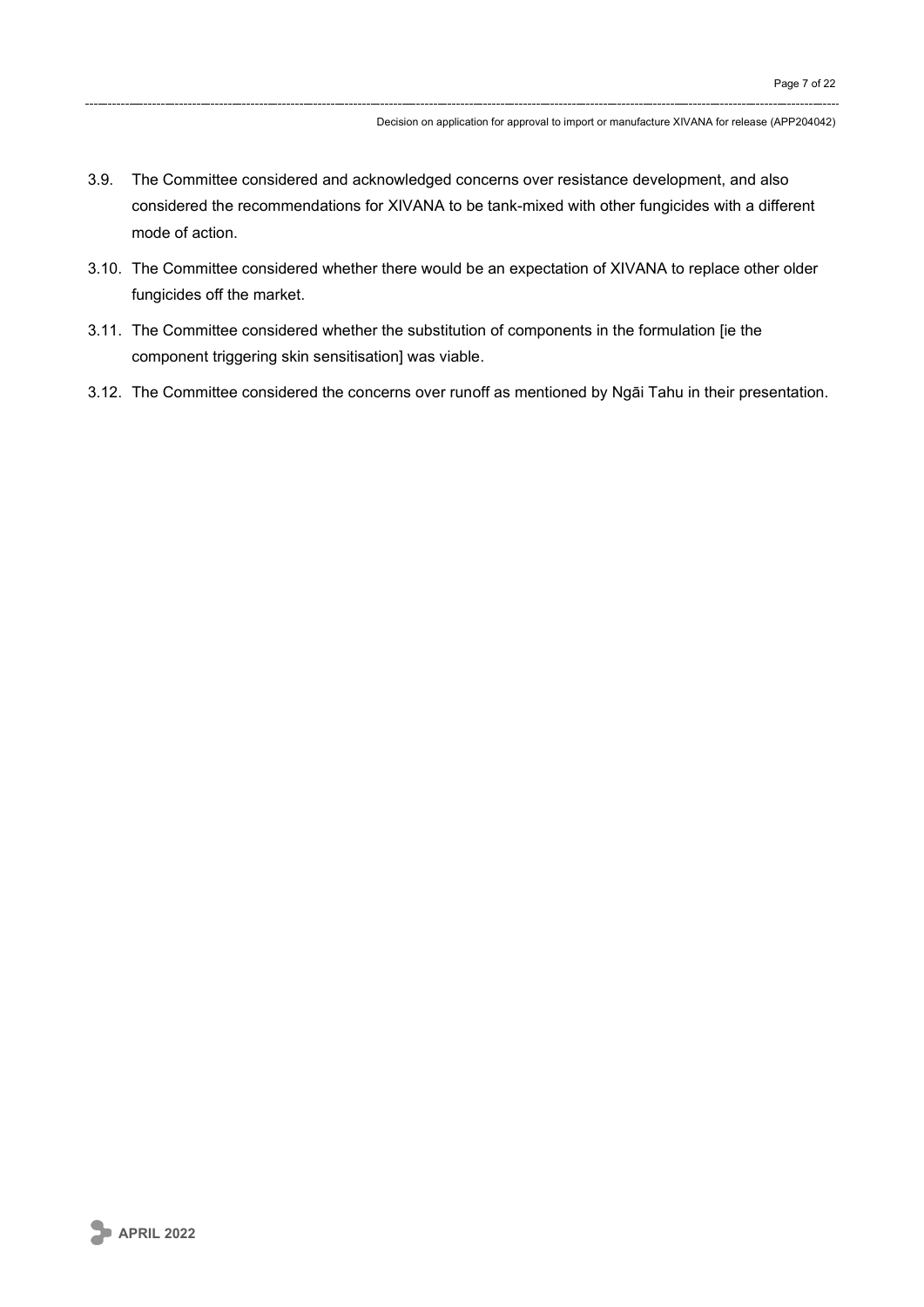## 4. Consideration

- 4.1. The application was considered by the Committee on 10 March 2022, following the decision pathway (available in Appendix A).
- 4.2. The following information was available to the Committee for consideration of this application:
	- application form
	- confidential material submitted by the applicant with the application form, including toxicological, ecotoxicological, and environmental fate studies on fluoxapiprolin and XIVANA
	- the submissions
	- the Māori Impact Assessment
	- information received from WorkSafe
	- the EPA Staff Report and Science Memorandum
	- hearing presentations made by the applicant, EPA staff and Ngāi Tahu.
- 4.3. After considering all relevant information, the Committee decided that it had sufficient information to make a decision on this application.

### Hazard classifications

4.4. The Committee adopted the hazard classifications for XIVANA as recommended in the Science Memorandum based on the information provided by the applicant and on other available information as documented in the Science Memorandum. The EPA classification differed from those proposed by the applicant (see Table 1).

| <b>Hazard class</b>                                     | Applicant classification <sup>1</sup> | <b>EPA classification</b>                                  |
|---------------------------------------------------------|---------------------------------------|------------------------------------------------------------|
| Respiratory or skin sensitisation                       | 6.5B<br>(HSNO classification)         | skin sensitisation Category 1B <sup>2</sup>                |
| Specific target organ toxicity – single<br>exposure     | 6.9B<br>(HSNO classification)         | <b>No</b>                                                  |
| Specific target organ toxicity $-$<br>repeated exposure | 6.9B<br>(HSNO classification)         | <b>No</b>                                                  |
| Hazardous to the aquatic<br>environment                 | 9.1D<br>(HSNO classification)         | hazardous to the aquatic<br>environment chronic Category 3 |

#### **Table 1: Hazard classifications of XIVANA**

<span id="page-7-0"></span><sup>1</sup> The applicant proposed HSNO classifications. The EPA adopted the GHS classification after the application was submitted.

<span id="page-7-1"></span><sup>&</sup>lt;sup>2</sup> Sub-categories 1A and 1B form part of Category 1 and are used when data are sufficient to allow the allocation of sensitisers into these sub-categories. In the case of APP204042, information provided by the applicant allowed the allocation of XIVANA in the sub-category 1B, which corresponds to substances showing a low to moderate frequency of occurrence in humans and/or a low to moderate potency in animals can be presumed to have the potential to produce skin sensitisation in humans (see Guide [to classifying hazardous substances in New Zealand](https://www.epa.govt.nz/industry-areas/hazardous-substances/new-zealands-new-hazard-classification-system/) for more details).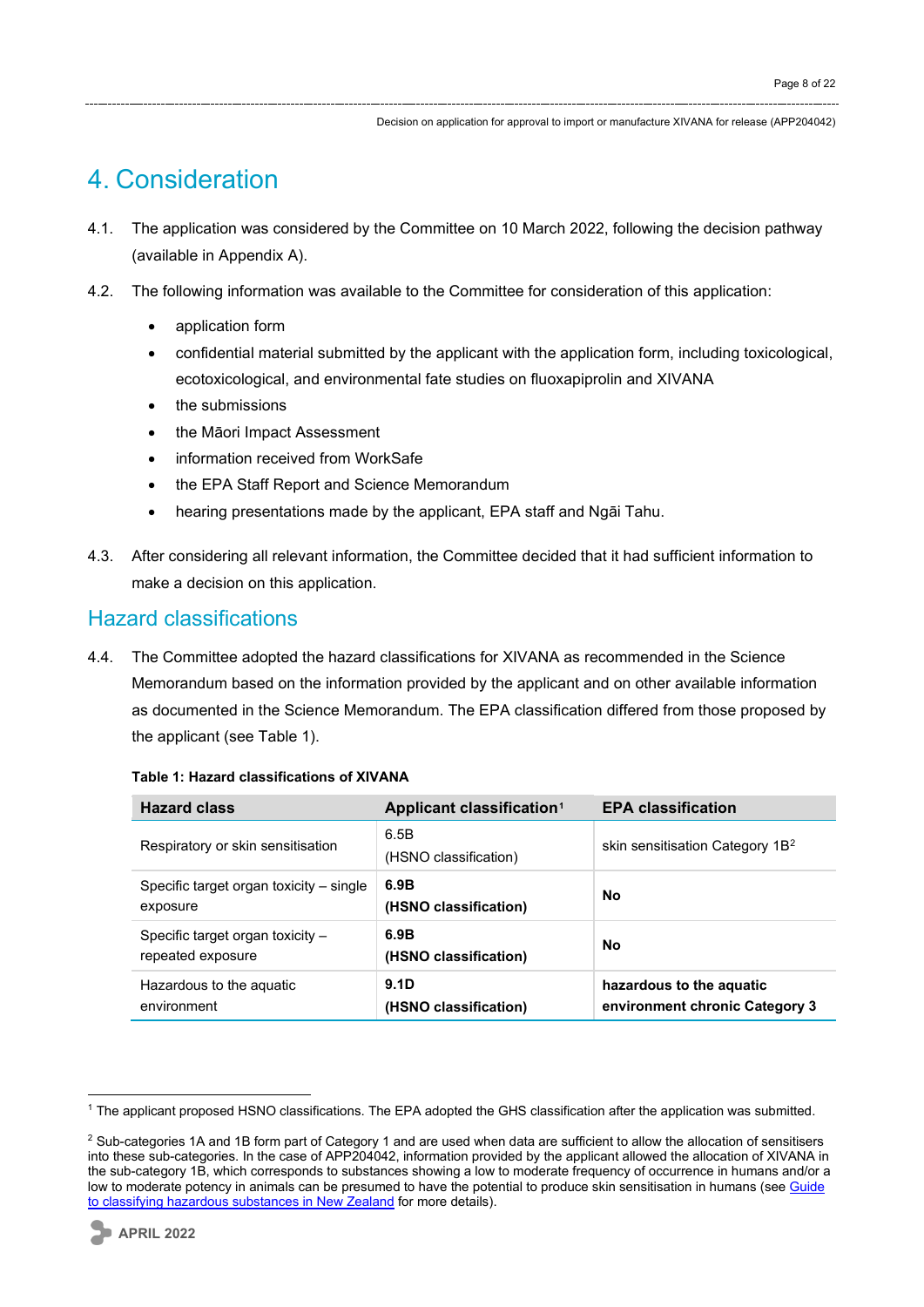### Risk assessment

4.5. The Committee took into account the EPA risk assessment for XIVANA as detailed in the Science Memorandum. The risk assessment considered the import and use phases of the life cycle of the substance, including import, packaging, transport, storage, use and disposal. The key points are summarised below.

#### **Risks during importation, manufacture, transportation, storage, and disposal**

4.6. The applicant intends to import XIVANA into New Zealand, packaged and ready for sale, however relabelling will be carried out in New Zealand. The Committee considered that compliance with the proposed controls and other legislative requirements would ensure that the level of risk to human health and the environment from the importation, transportation, storage and disposal of XIVANA would be negligible.

#### **Risks during use**

#### *Assessment of risks to human health*

- 4.7. The Committee noted that the quantitative risk assessment conducted by the EPA determined that risks to operators during mixing, loading and applying XIVANA by ground-based or aerial application methods were below the level of concern even without the use of personal protective equipment (PPE). Although the quantitative risk assessment indicated that PPE was not required to ensure that exposures were below the level of concern, the requirements under the Health and Safety at Work (Hazardous Substances) Regulations, and in particular Regulations 13.7 and 13.8, state that PPE is to be used to minimise risks to the health and safety of workers.
- 4.8. The Committee noted that the EPA risk assessment determined that risks were below the level of concern for workers re-entering and working in affected areas and that no restricted entry intervals were necessary for XIVANA.
- 4.9. The Committee noted that the estimated risks to bystanders from spray drift were below the level of concern and that no buffer zones were proposed.

#### *Assessment of risks to the environment*

- 4.10. The Committee noted that the EPA conducted a quantitative risk assessment to determine the risks XIVANA posed to target and non-target organisms in the environment. The following areas were considered to be below the level of concern:
	- Aquatic organisms
	- Groundwater
	- Sediment-dwelling organisms
	- Non-target plants
	- Birds (the risks from secondary poisoning was considered low)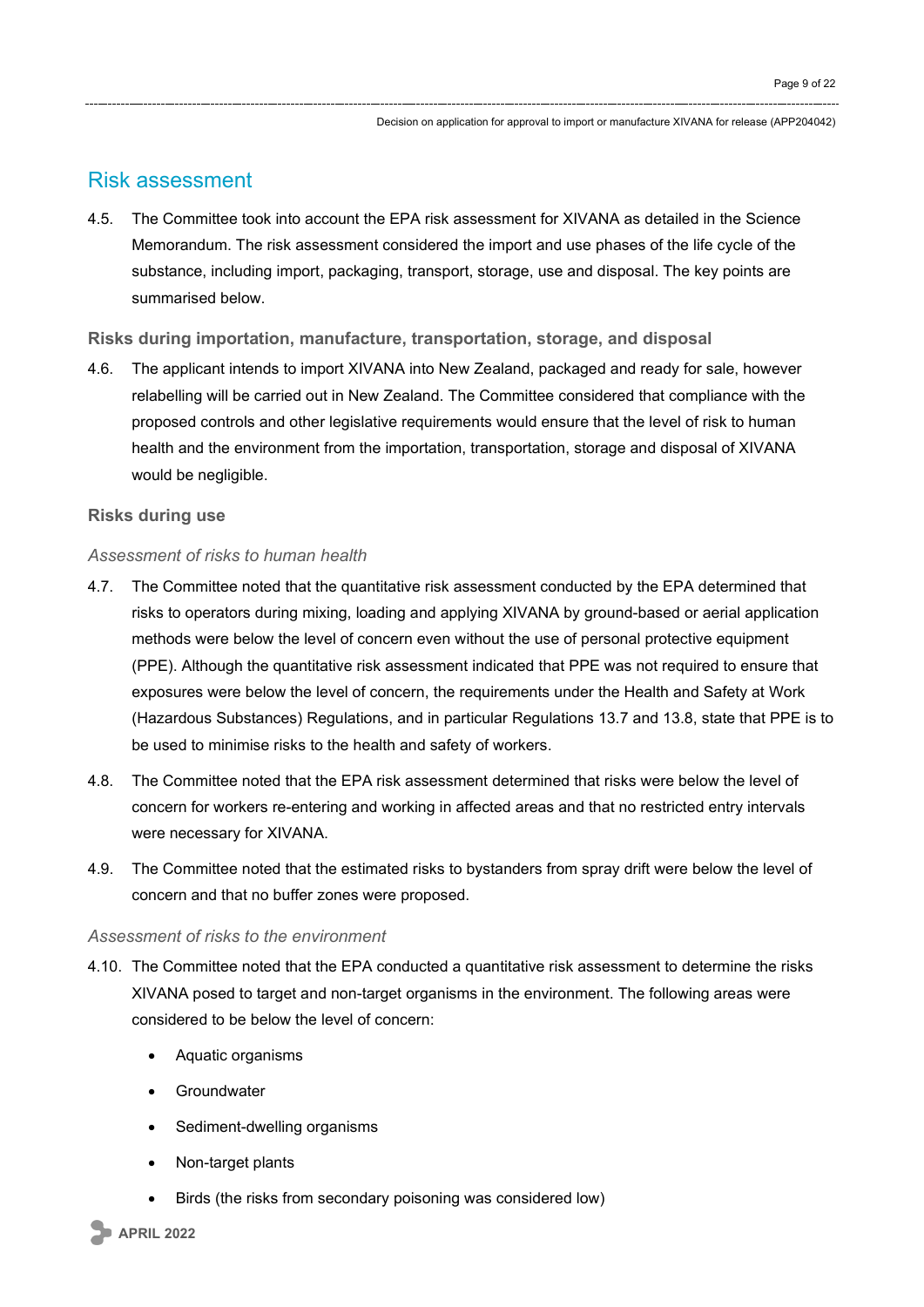- Pollinators and non-target arthropods.
- 4.11. The full environmental risk assessment can be found in Appendix H of the Science Memorandum for XIVANA.

**Māori impacts**

- 4.12. The Committee considered the concerns that Ngāi Tahu highlighted in their submission and hearing presentation.
- 4.13. The Committee noted that it had integrated these concerns into the assessment of risks and benefits when making its decision on this application.
- 4.14. The Committee noted that Kaupapa Kura Taiao (the EPA's Māori Policy and Operations team) undertook a Māori impact assessment (MIA) to consider potential impacts of the application on the economic, social, and cultural well-being of Māori, and the relationship of Māori with the environment, pursuant to sections 5(b), 6(d) and 8 of the HSNO Act. The MIA included tangible and intangible taonga, such as culturally significant species, resources, and places, and the customary values, practices and uses associated with these taonga.
- 4.15. Based on the MIA and other information provided to the Committee by the applicant, the Committee considered that with the proposed controls in place, the impact of approval of use of XIVANA on the relationship of Māori to the environment would be negligible, and likely to be consistent with the principles of the Treaty of Waitangi.

**Assessment of risks to society, the community and the market economy**

4.16 The Committee considered that the overall level of risk to society, communities and the market economy from the approval of XIVANA would be negligible when proposed controls were followed.

**New Zealand's international obligations**

4.17 The Committee noted that no international obligations will be impacted by the approval of XIVANA.

### Assessment of benefits

- 4.18 The applicant referred to several benefits of the substance in their application:
	- New mode of action and resistance management
	- Good rainfastness
	- High level of efficacy
	- Residues on harvested crops expected to be below Limit of Quantification (LoQ)
	- Lower hazard profile and application rate than currently used alternative substances
- 4.19 The Committee noted that the benefits of good rainfastness, high efficacy and low residues could not be determined as they fell outside of the scope of the Committee's consideration.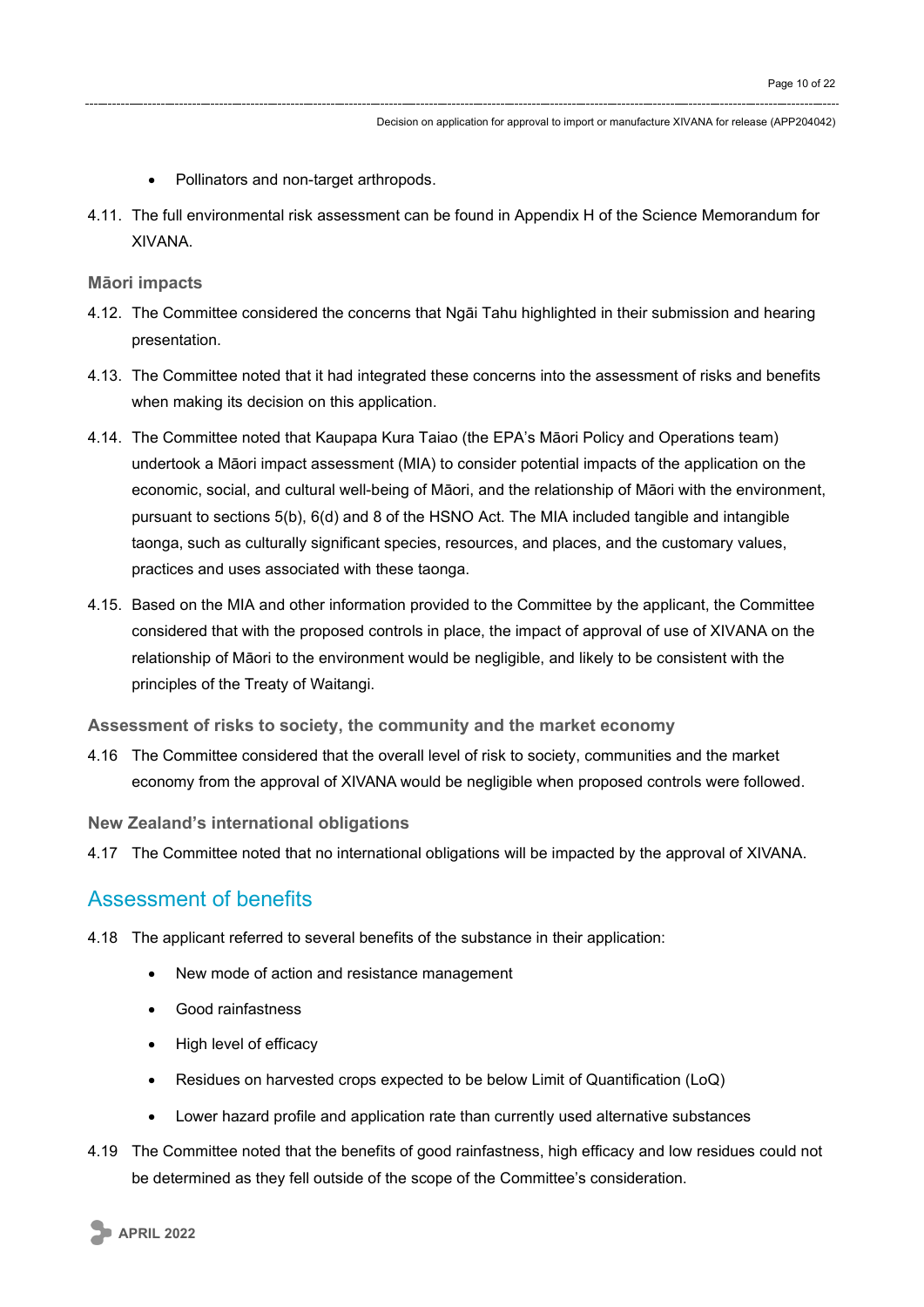## Conclusion on the assessment of risks and benefits

- 4.20 The overall risk and benefit assessment:
	- Considered the risks posed by XIVANA
	- Determined whether the risks are outweighed by the benefits
	- Determined whether any variations or additions to the prescribed controls were required to manage the risks of this substance, and identified controls that may not have been applicable or necessary that could, therefore, be deleted.
- 4.21 After considering the information that was presented, the Committee considered that there were potential benefits that would be derived for New Zealand by allowing the import or manufacture of XIVANA.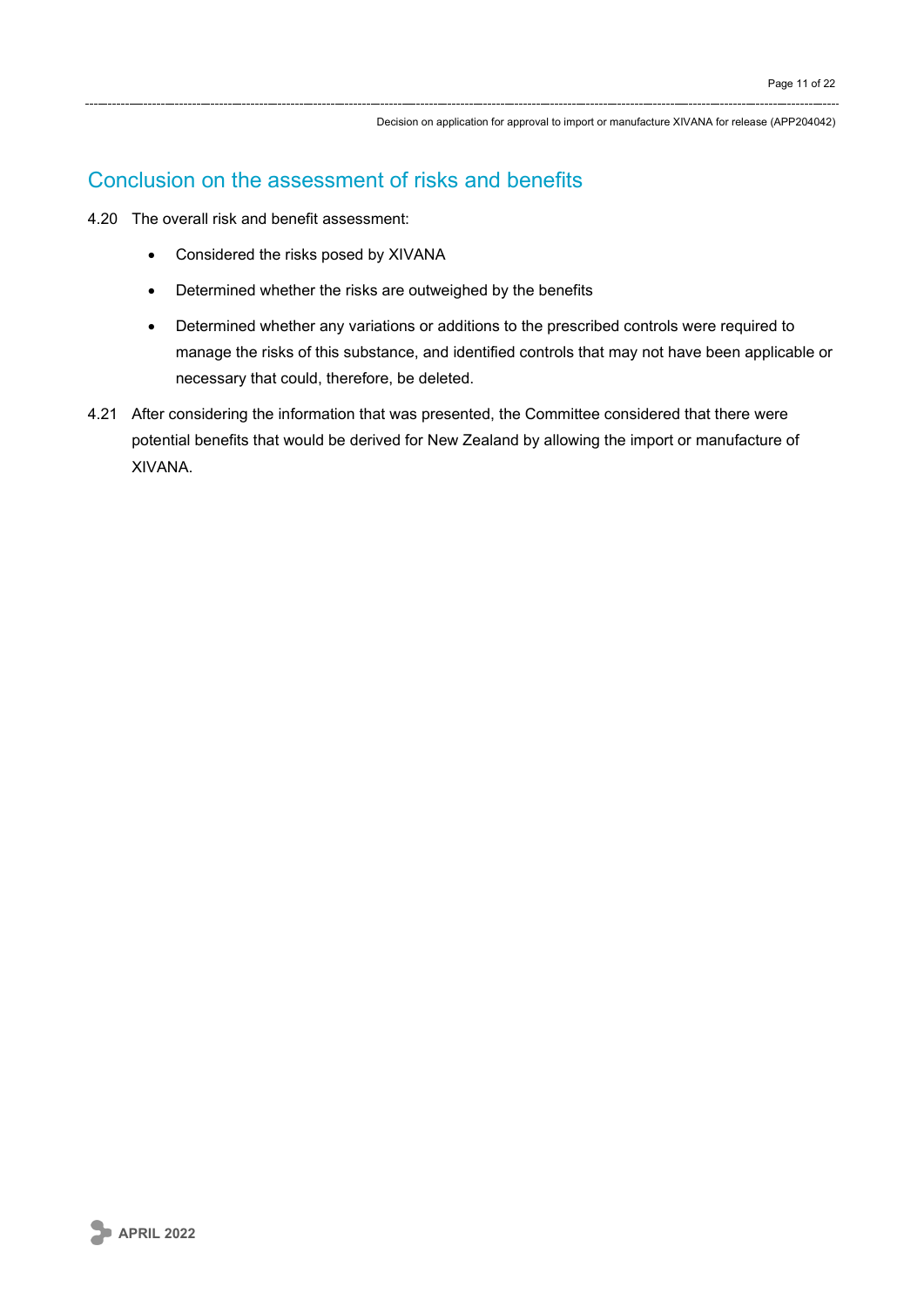## 5. Controls

- 5.1. The hazard classifications of XIVANA determine a set of prescribed controls specified by the EPA Notices under section 77 of the Act. There are also requirements in the HSW (HS) Regulations. Note: the HSW (HS) Regulations requirements are not set for the substance under this approval but apply in their own right.
- 5.2. The prescribed controls set the baseline for how the substance must be managed and include specifications on how the substance is to be packaged, labelled, stored, disposed, transported, handled and used. The prescribed controls also set information requirements (eg Safety Data Sheets), signage and emergency management. These controls form the basis of the controls specified in the Appendix A of the Approval document for XIVANA.

### Exposure limits

- 5.3. The Committee noted that the EPA did not set a Tolerable Exposure Limit (TEL) for XIVANA, or any element or compound in the substance. This is because it was not considered that exposure was likely to result in an appreciable toxic effect based on the quantitative risk assessment. However, the Acceptable Daily Exposure (ADE) and Potential Daily Exposure (PDE) shown below were proposed by the EPA as health-based exposure guidance values that could be used to inform risk assessments as well as the setting of controls, such as Maximum Residue Levels (MRLs) under the Agricultural Compounds and Veterinary Medicines Act 1997.
- 5.4. The following values have been provided for fluoxapiprolin:
	- $ADE = 0.55$  mg/kg bw/day
	- $PDE(food) = 0.385 mg/kg bw/day$
	- PDE(drinking water) = 0.11 mg/kg bw/day
	- PDE(other) =  $0.05$  mg/kg bw/day
- 5.5. The Committee noted that no Environmental Exposure Limit (EEL) values were proposed for fluoxapiprolin to date. This was because it was not considered that, with controls in place, environmental exposure was likely to result in an appreciable ecotoxic effect based on the quantitative risk assessment.
- 5.6. There are Workplace Exposure Standard (WES) values currently set for components of XIVANA but, as they are not Prescribed Exposure Standard (PES) values, they are guidance values used for the management of health risk. No PES has been set for any component of XIVANA.

## Variation of prescribed control

5.7. The following variation to clause 50 of the Hazardous Property Controls (HPC) Notice (Part 4B) is proposed under section 77A of the Act to manage the risks of use of XIVANA.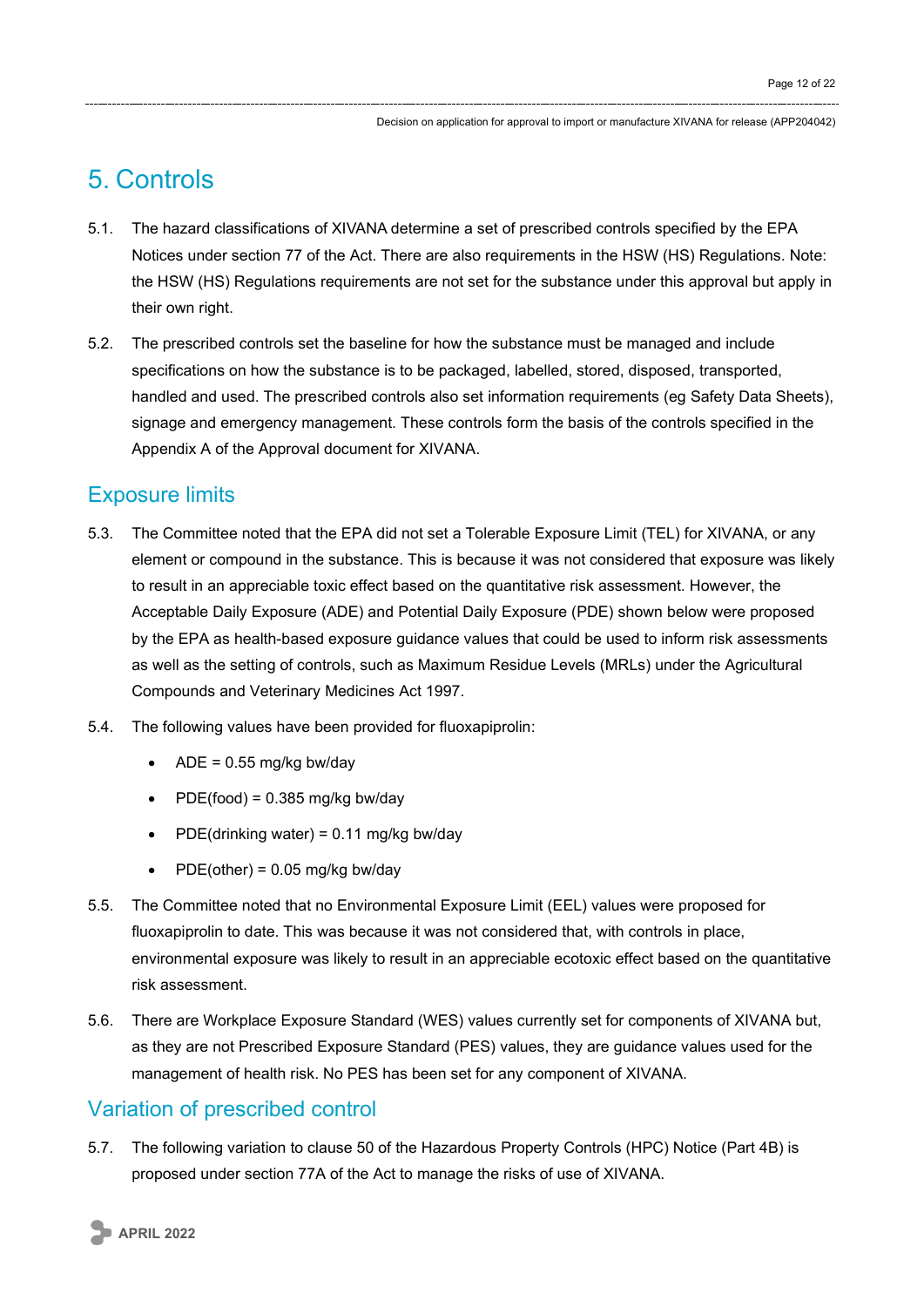#### **Maximum application rate**

- 5.8. The Committee noted that the environmental risk assessment was based on the application rates proposed by the applicant. Therefore, it was considered necessary to propose a maximum application rate, number of applications and frequency.
- 5.9. The maximum application rate for XIVANA is 1 L/ha (equivalent to 20 g fluoxapiprolin/ha), with a maximum frequency of three applications per year, and a minimum interval of seven days between applications.

### Review of variation to prescribed control

- 5.10. The Committee reviewed the variation to the prescribed control for the maximum application rate and considered it necessary to achieve the purpose of effective risk management of the use of XIVANA in New Zealand.
- 5.11. The full suite of controls, including any variations, can be found in the Appendix A of the Approval document for XIVANA.
- 5.12. The applicant was given an opportunity to comment on the proposed controls as set out in the Science Memorandum for XIVANA. The applicant had no concerns with the controls, and the Committee has not made any changes to the controls recommended by the EPA.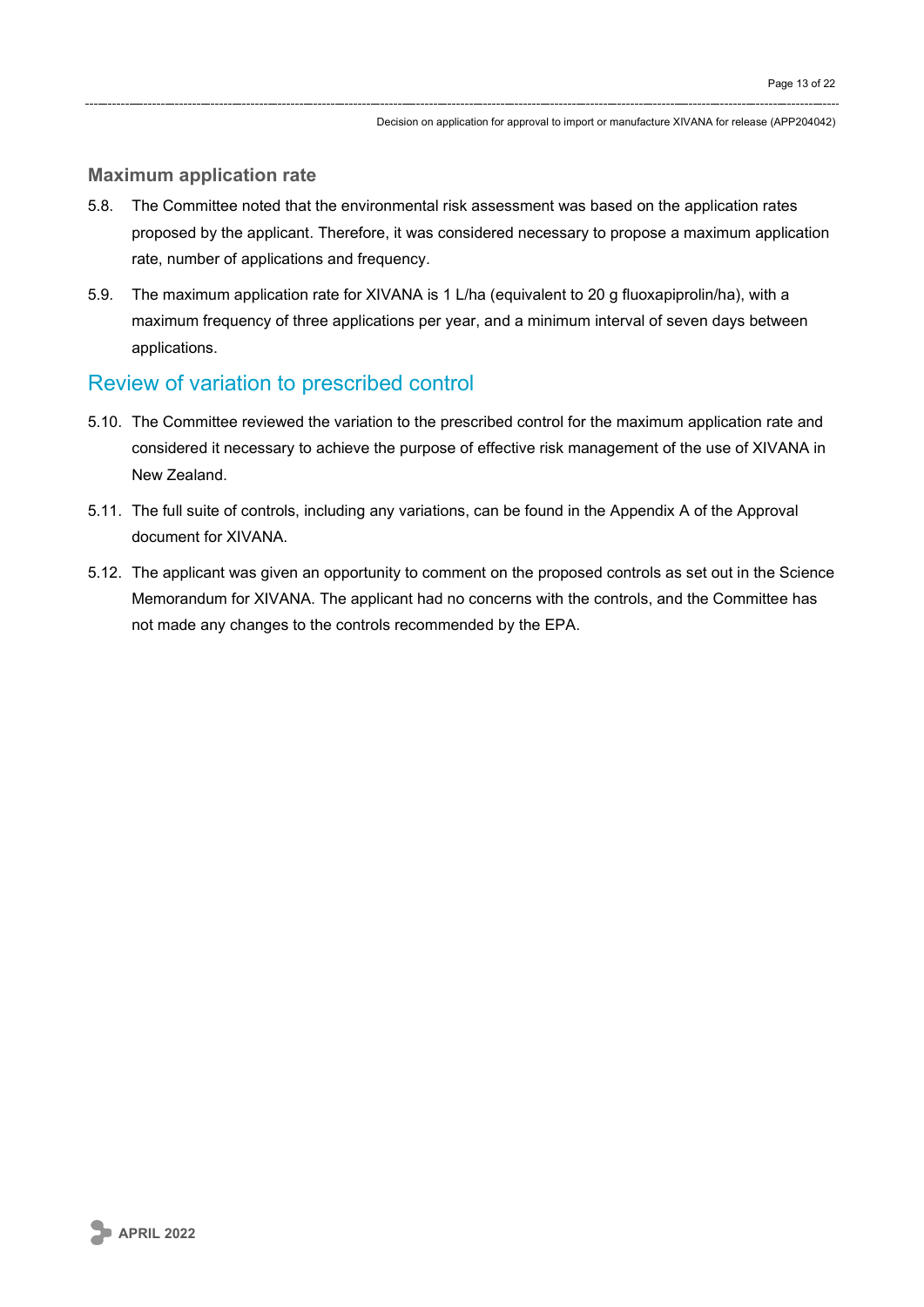## 6. Conclusion

- 6.1. After taking into account the assessment of the potential risks and benefits associated with XIVANA, the Committee considered that, with all of the controls in place:
	- The overall risks to human health and the environment arising from the hazardous properties and the use of XIVANA are negligible;
	- Significant adverse effects on the social or economic environment or international obligations from the use of XIVANA are not anticipated;
	- If XIVANA is applied in the proposed manner, it would likely be consistent with the principles of Te Tiriti o Waitangi (the Treaty of Waitangi);
	- Significant benefits will be derived for New Zealand by allowing the use of XIVANA.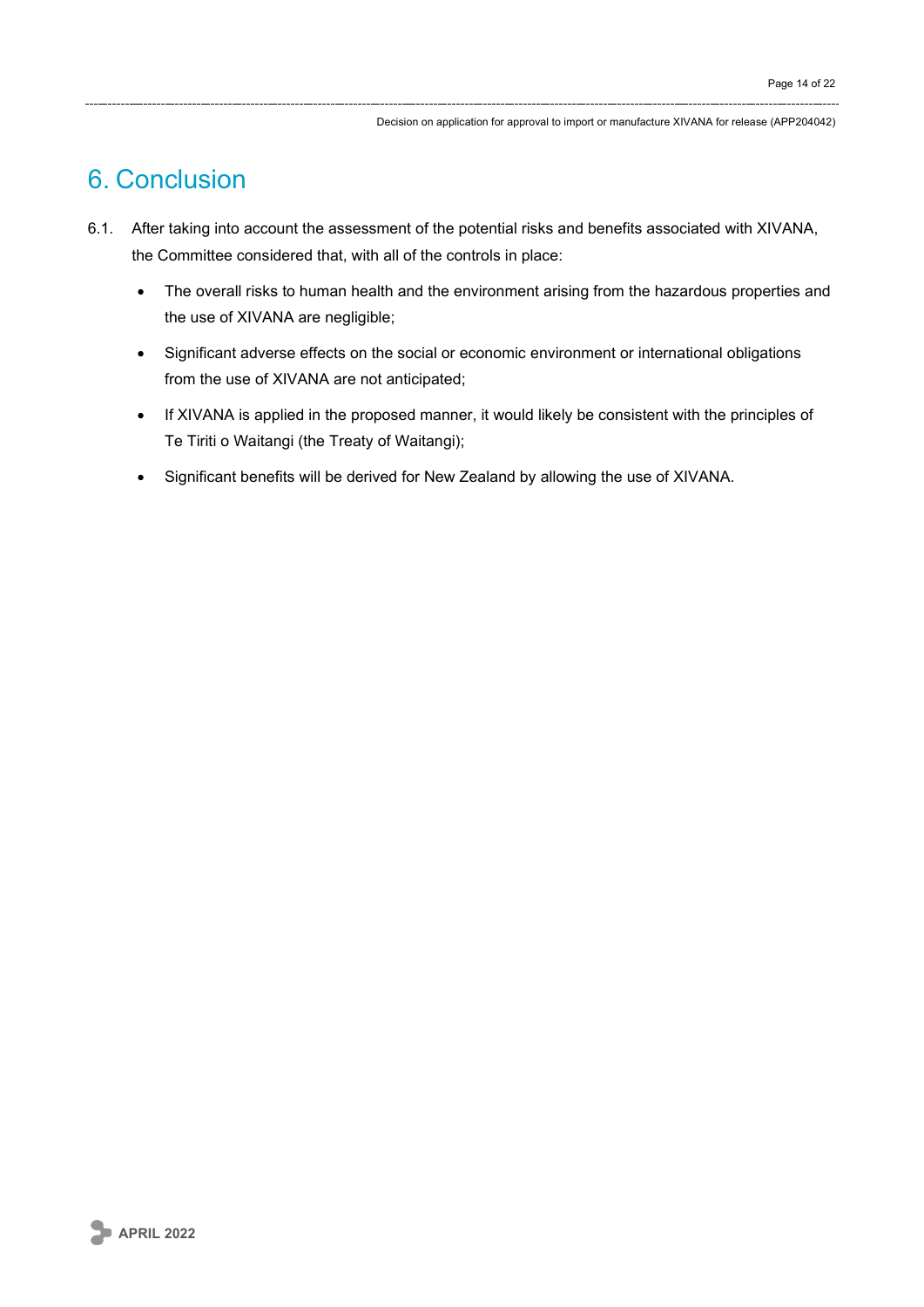## 7. Decision

- 7.1. Pursuant to section 29 of the Act, the Committee has considered this application for approval under section 28 of the Act. The Committee has considered the effects of this substance throughout its life cycle, the controls that may be imposed on this substance and the likely effects of this substance being unavailable. The Committee has also taken into account the considerations set out in Part 2 of the Act.
- 7.2. The Committee has considered that, with controls in place, the risks to human health and to the environment are negligible, and the benefits associated with the release of this substance will outweigh the adverse effects. Therefore, the application to import or manufacture XIVANA for release is **approved with controls** in accordance with section 29 of the Act and clause 26 of the Hazardous Substances and New Organisms (Methodology) Order 1998.



Signed by: Dr Kerry Laing Date: 12 April 2022

**Chair, Decision-Making Committee, Environmental Protection Authority**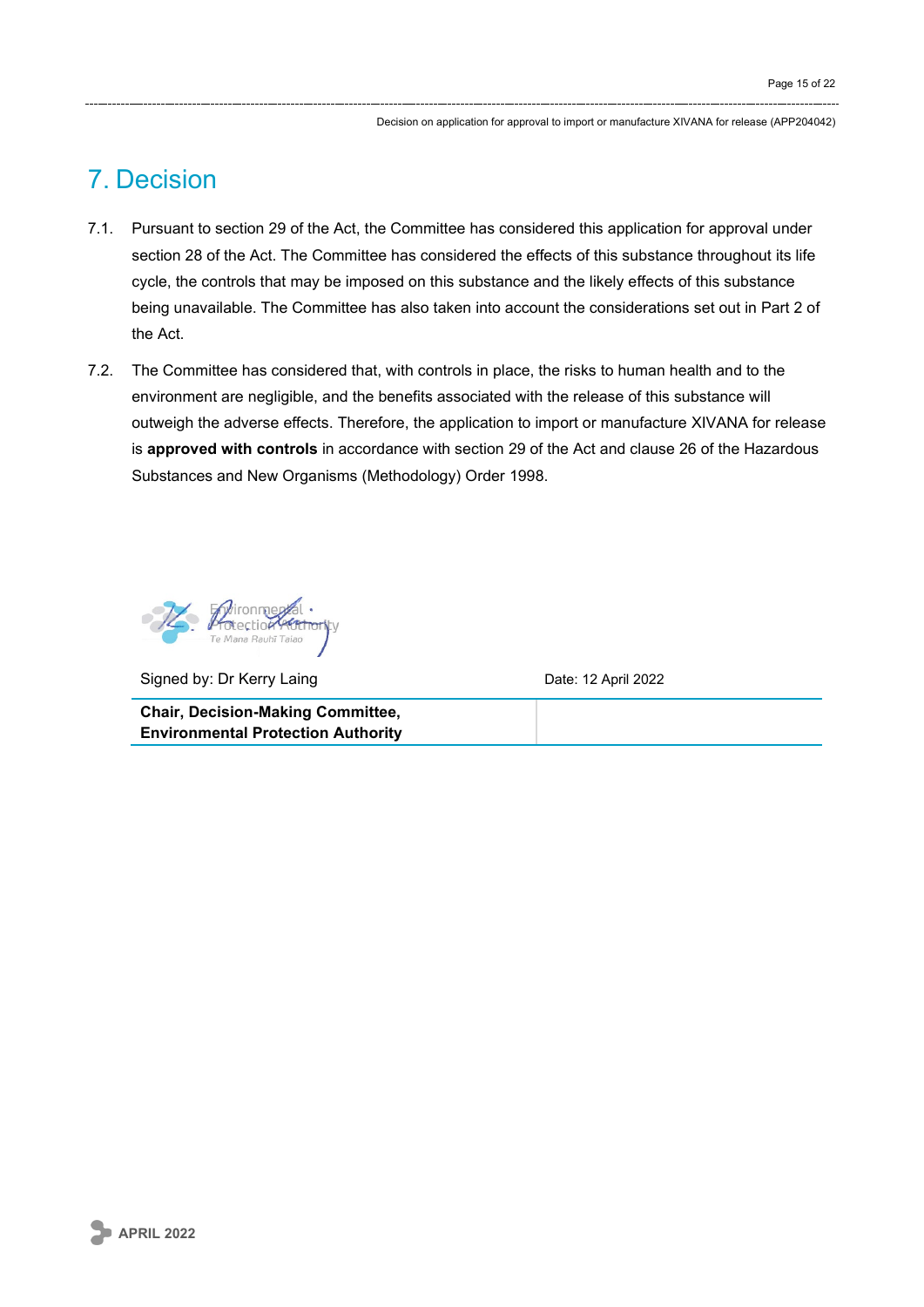# Appendix A: Decision path

### **Context**

This decision path describes the decision-making process for applications to import or manufacture a hazardous substance. These applications are made under section 28 of the HSNO Act and determined under section 29.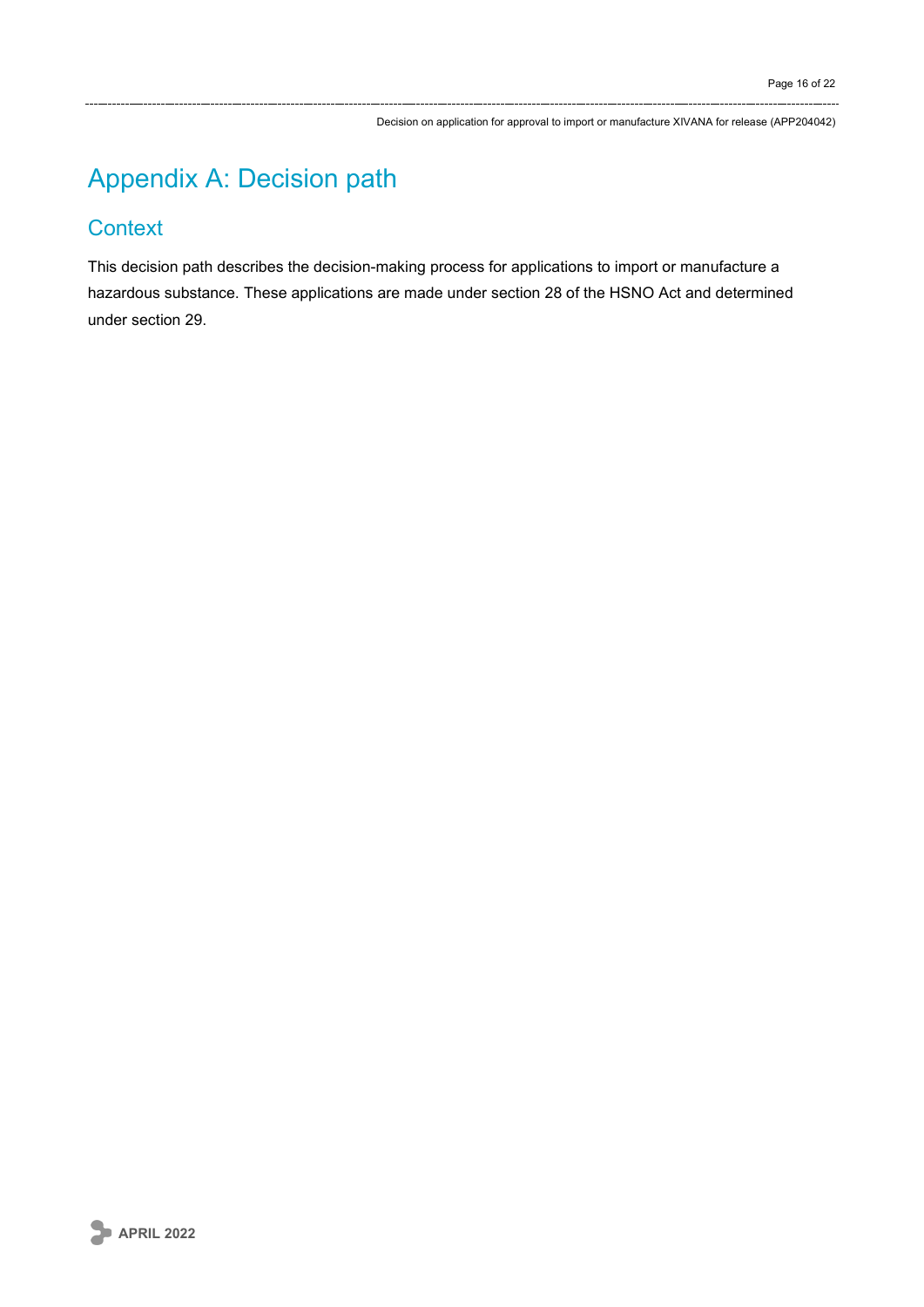## *Decision path for applications to import or manufacture a hazardous substance, application made under section 28 of the Act and determined under section 29.*

For proper interpretation of the decision path it is important to work through the flowchart in conjunction with the explanatory notes.

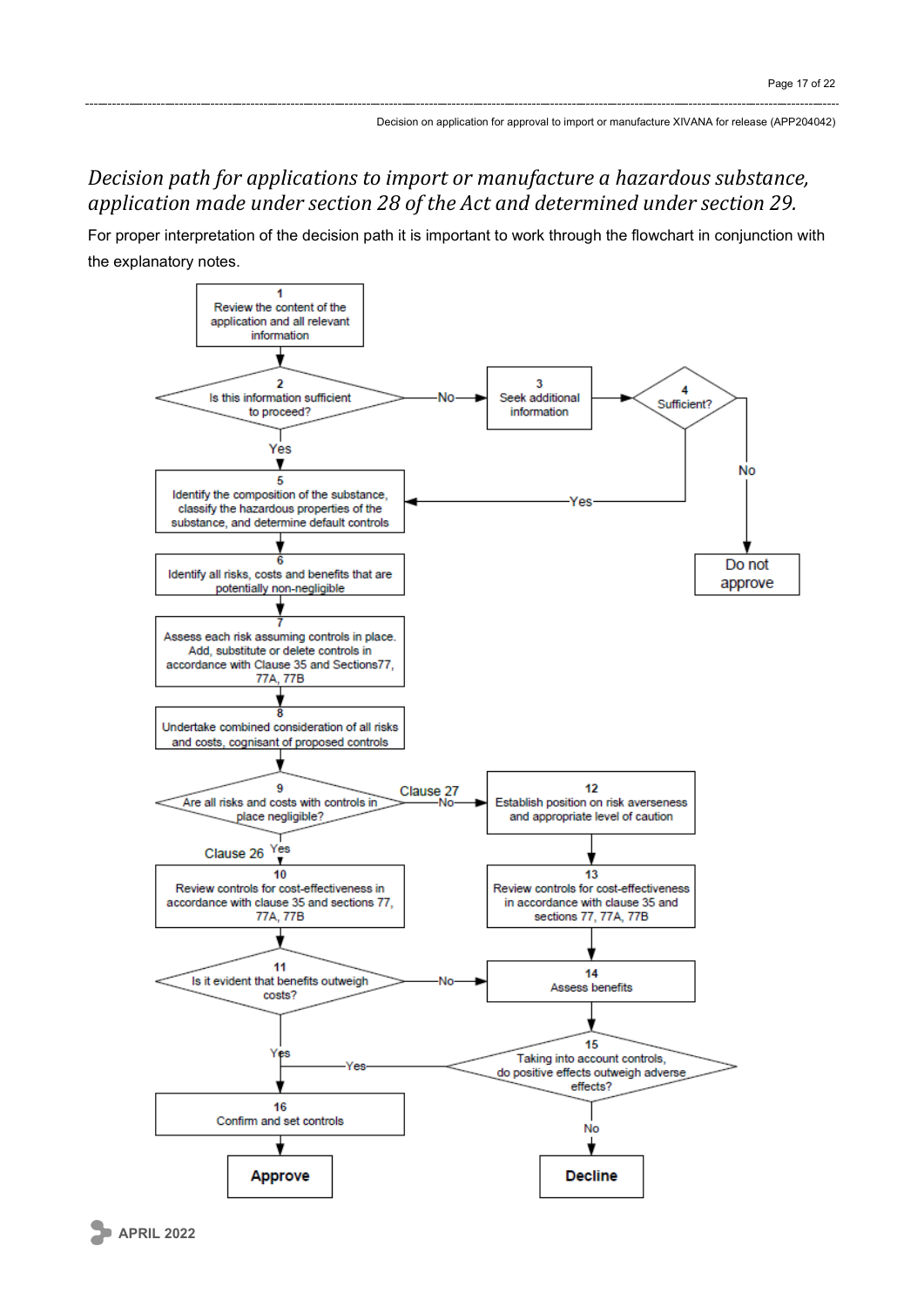## *Explanatory Notes*

|            | Review the content of the application and all relevant information                                                                                                                                                                                                                                                                                                                                                                                                                                                                                                                                                                                                                   |
|------------|--------------------------------------------------------------------------------------------------------------------------------------------------------------------------------------------------------------------------------------------------------------------------------------------------------------------------------------------------------------------------------------------------------------------------------------------------------------------------------------------------------------------------------------------------------------------------------------------------------------------------------------------------------------------------------------|
| Item 1:    | Review the application, the E&R Report, and information received from experts and that<br>provided in submissions (where relevant) in terms of section 28(2) of the Act and clauses 8,<br>15, 16 and 20 of the Methodology.                                                                                                                                                                                                                                                                                                                                                                                                                                                          |
|            | Is this information sufficient to proceed?                                                                                                                                                                                                                                                                                                                                                                                                                                                                                                                                                                                                                                           |
| Item $2$ : | Review the information and determine whether or not there is sufficient information available to<br>make a decision.                                                                                                                                                                                                                                                                                                                                                                                                                                                                                                                                                                 |
|            | The Methodology (clause 8) states that the information used by the HSNO decision maker in<br>evaluating applications shall be that which is appropriate and relevant to the application. While<br>the HSNO decision maker will consider all relevant information, its principal interest is in<br>information which is significant to the proper consideration of the application; ie information<br>which is "necessary and sufficient" for decision-making.                                                                                                                                                                                                                        |
|            | (If 'no' from item 2) Seek additional information                                                                                                                                                                                                                                                                                                                                                                                                                                                                                                                                                                                                                                    |
| Item $3$ : | If there is not sufficient information then additional information may need to be sought from the<br>applicant, EPA staff or other parties/experts under section 58 of the Act (clause 23 of the<br>Methodology).                                                                                                                                                                                                                                                                                                                                                                                                                                                                    |
| Item 4     | Sufficient?                                                                                                                                                                                                                                                                                                                                                                                                                                                                                                                                                                                                                                                                          |
|            | When additional information has been sought, has this been provided, and is there now<br>sufficient information available to make a decision?                                                                                                                                                                                                                                                                                                                                                                                                                                                                                                                                        |
|            | If the HSNO decision maker is not satisfied that it has sufficient information for consideration,<br>then the application must be declined under section $29(1)(c)$ .                                                                                                                                                                                                                                                                                                                                                                                                                                                                                                                |
| Item $5:$  | (If 'yes' from item 2 or from item 4) Identify the composition of the substance, classify<br>the hazardous properties, and determine default controls                                                                                                                                                                                                                                                                                                                                                                                                                                                                                                                                |
|            | Identify the composition of the substance, and establish the hazard classifications for the<br>identified substance.                                                                                                                                                                                                                                                                                                                                                                                                                                                                                                                                                                 |
|            | Determine the default controls for the specified hazardous properties using the regulations<br>"toolbox".                                                                                                                                                                                                                                                                                                                                                                                                                                                                                                                                                                            |
|            | Identify all risks, costs and benefits that are potentially non-negligible <sup>3</sup>                                                                                                                                                                                                                                                                                                                                                                                                                                                                                                                                                                                              |
| Item 6:    | Costs and benefits are defined in the Methodology as the value of particular effects (clause 2).<br>However, in most cases these "values" are not certain and have a likelihood attached to them.<br>Thus, costs and risks are generally linked and may be addressed together. If not, they will be<br>addressed separately. Examples of costs that might not be obviously linked to risks are direct<br>financial costs that cannot be considered as "sunk" costs (see footnote 2). Where such costs<br>arise and they have a market economic effect they will be assessed in the same way as risks,<br>but their likelihood of occurrence will be more certain (see also item 11). |
|            | Identification is a two-step process that scopes the range of possible effects (risks, costs and<br>benefits).                                                                                                                                                                                                                                                                                                                                                                                                                                                                                                                                                                       |

<span id="page-17-0"></span><sup>3</sup> Relevant effects are **marginal effects**, or the changes that will occur as a result of the substance being available. Financial costs associated with preparing and submitting an application are not marginal effects and are not effects of the substance(s) and are therefore not taken into account in weighing up adverse and positive effects. These latter types of costs are sometimes called "sunk" costs since they are incurred whether or not the application is successful.

 $\mathbf{r}$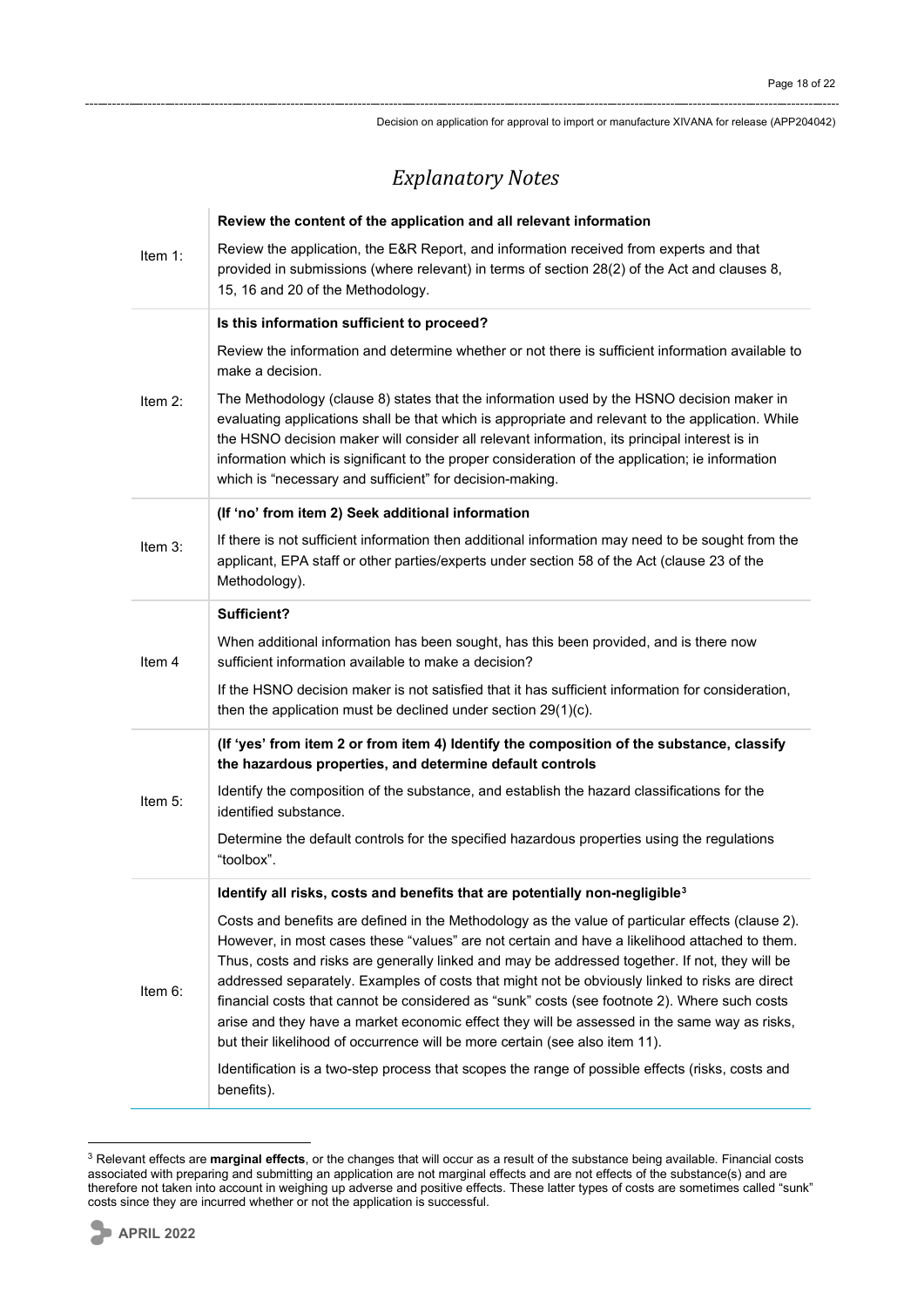|           | Step 1:                                                                                                                                                                                                                                                                                                                                                                                                                                                                            | Identify all possible risks and costs (adverse effects) and benefits (positive<br>effects) associated with the approval of the substance(s), and based on the<br>range of areas of impact described in clause 9 of the Methodology and<br>sections 5 and 6 of the Act <sup>4</sup> . Consider the effects of the substance through its<br>lifecycle (clause 11) and include the likely effects of the substance being<br>unavailable (sections $29(1)(a)(iii)$ and $29(1)(b)(iii)$ ).<br>Relevant costs and benefits are those that relate to New Zealand and those<br>that would arise as a consequence of approving the application (clause 14).<br>Consider short term and long-term effects.<br>Identify situations where risks and costs occur in one area of impact or affect<br>one sector and benefits accrue to another area or sector; that is, situations<br>where risks and costs do not have corresponding benefits. |
|-----------|------------------------------------------------------------------------------------------------------------------------------------------------------------------------------------------------------------------------------------------------------------------------------------------------------------------------------------------------------------------------------------------------------------------------------------------------------------------------------------|-----------------------------------------------------------------------------------------------------------------------------------------------------------------------------------------------------------------------------------------------------------------------------------------------------------------------------------------------------------------------------------------------------------------------------------------------------------------------------------------------------------------------------------------------------------------------------------------------------------------------------------------------------------------------------------------------------------------------------------------------------------------------------------------------------------------------------------------------------------------------------------------------------------------------------------|
|           |                                                                                                                                                                                                                                                                                                                                                                                                                                                                                    | Document those risks, costs and benefits that can be readily concluded to be<br>negligible <sup>5</sup> , and eliminate them from further consideration.                                                                                                                                                                                                                                                                                                                                                                                                                                                                                                                                                                                                                                                                                                                                                                          |
|           | Step 2:                                                                                                                                                                                                                                                                                                                                                                                                                                                                            | Note that where there are costs that are not associated with risks some of<br>them may be eliminated at this scoping stage on the basis that the financial<br>cost represented is very small and there is no overall effect on the market<br>economy.                                                                                                                                                                                                                                                                                                                                                                                                                                                                                                                                                                                                                                                                             |
|           | Assess each risk assuming controls in place. Add, substitute or delete controls in<br>accordance with clause 35 and sections 77, 77A and 77B of the Act.                                                                                                                                                                                                                                                                                                                           |                                                                                                                                                                                                                                                                                                                                                                                                                                                                                                                                                                                                                                                                                                                                                                                                                                                                                                                                   |
| Item $7:$ | The assessment of potentially non-negligible risks and costs should be carried out in<br>accordance with clauses 12, 13, 15, 22, 24, 25, and 29 to 32 of the Methodology. The<br>assessment is carried out with the default controls in place.                                                                                                                                                                                                                                     |                                                                                                                                                                                                                                                                                                                                                                                                                                                                                                                                                                                                                                                                                                                                                                                                                                                                                                                                   |
|           | Assess each potentially non-negligible risk and cost estimating the magnitude of the effect if it<br>should occur and the likelihood of its occurring. Where there are non-negligible financial costs<br>that are not associated with risks then the probability of occurrence (likelihood) may be close<br>to 1. Relevant information provided in submissions should be taken into account.                                                                                       |                                                                                                                                                                                                                                                                                                                                                                                                                                                                                                                                                                                                                                                                                                                                                                                                                                                                                                                                   |
|           | The distribution of risks and costs should be considered, including geographical distribution<br>and distribution over groups in the community, as well as distribution over time. This<br>information should be retained with the assessed level of risk/cost.                                                                                                                                                                                                                    |                                                                                                                                                                                                                                                                                                                                                                                                                                                                                                                                                                                                                                                                                                                                                                                                                                                                                                                                   |
|           | This assessment includes consideration of how cautious the HSNO decision maker will be in<br>the face of uncertainty (section 7). Where there is uncertainty, it may be necessary to estimate<br>scenarios for lower and upper bounds for the adverse effect as a means of identifying the<br>range of uncertainty (clause 32). It is also important to bear in mind the materiality of the<br>uncertainty and how significant the uncertainty is for the decision (clause 29(a)). |                                                                                                                                                                                                                                                                                                                                                                                                                                                                                                                                                                                                                                                                                                                                                                                                                                                                                                                                   |
|           |                                                                                                                                                                                                                                                                                                                                                                                                                                                                                    | Consider the HSNO decision maker's approach to risk (clause 33 of the Methodology) or how<br>risk averse the HSNO decision maker should be in giving weight to the residual risk, where<br>residual risk is the risk remaining after the imposition of controls.                                                                                                                                                                                                                                                                                                                                                                                                                                                                                                                                                                                                                                                                  |
|           |                                                                                                                                                                                                                                                                                                                                                                                                                                                                                    | See EPA report 'Approach to Risk' for further guidance <sup>6</sup> .                                                                                                                                                                                                                                                                                                                                                                                                                                                                                                                                                                                                                                                                                                                                                                                                                                                             |

<span id="page-18-0"></span><sup>&</sup>lt;sup>4</sup> Effects on the natural environment, effects on human health and safety, effects on Māori culture and traditions, effects on society and community, effects on the market economy.

<span id="page-18-1"></span><sup>5</sup> Negligible effects are defined in the Annotated Methodology as "Risks which are of such little significance in terms of their likelihood and effect that they do not require active management and/or after the application of risk management can be justified by very small levels of benefits".

<span id="page-18-2"></span> $6$  <http://www.epa.govt.nz/Publications/Approach-to-Risk.pdf>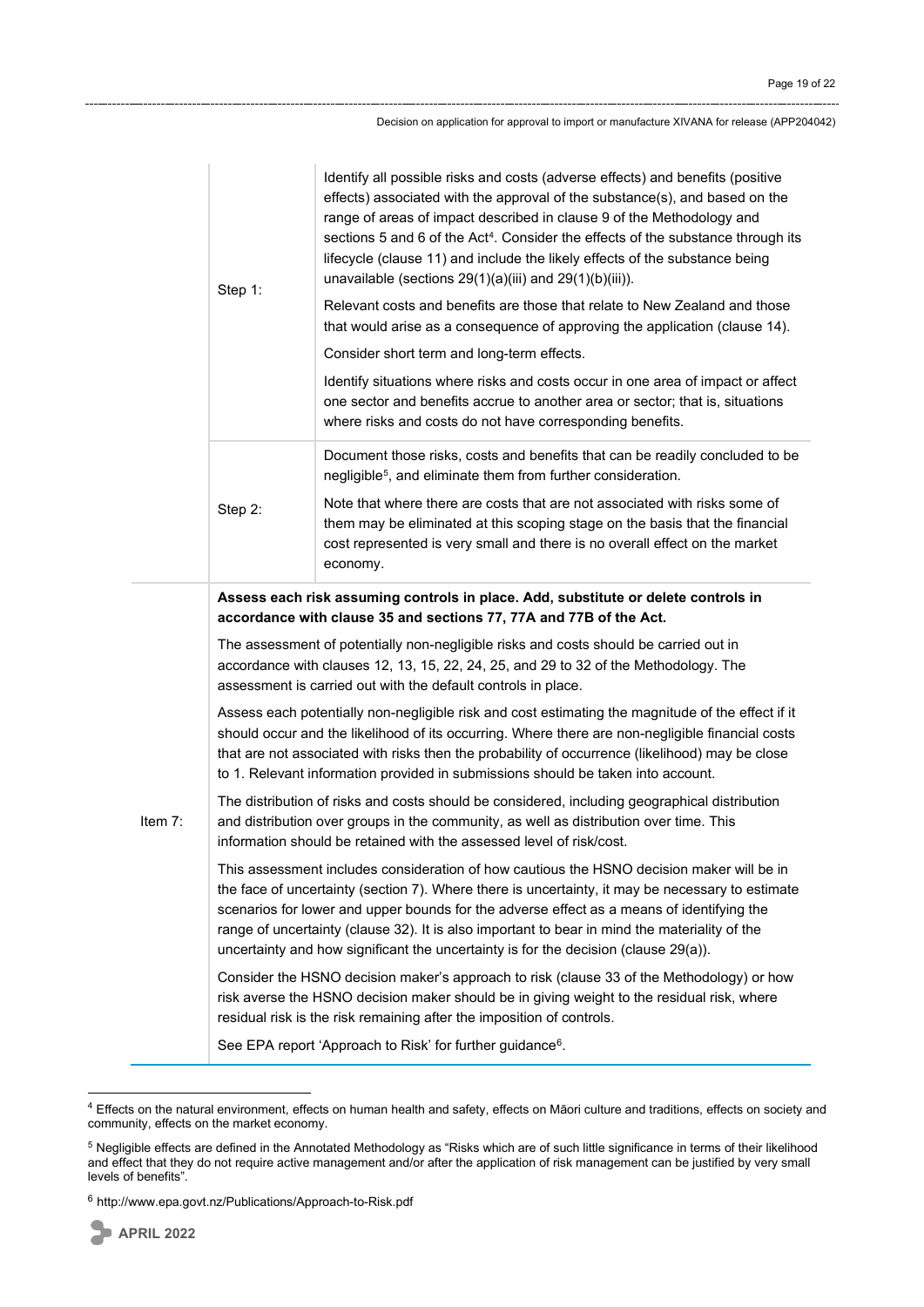|            | Where it is clear that residual risks are non-negligible and where appropriate controls are<br>available, add substitute or delete controls in accordance with sections 77 and 77A of the Act<br>to reduce the residual risk to a tolerable level. If the substance has toxic or ecotoxic properties,<br>consider setting exposure limits under section 77B. While clause 35 is relevant here, in terms<br>of considering the costs and benefits of changing the controls, it has more prominence in items<br>10 and 13.                                                                                                    |
|------------|-----------------------------------------------------------------------------------------------------------------------------------------------------------------------------------------------------------------------------------------------------------------------------------------------------------------------------------------------------------------------------------------------------------------------------------------------------------------------------------------------------------------------------------------------------------------------------------------------------------------------------|
|            | If changes are made to the controls at this stage then the approach to uncertainty and the<br>approach to risk must be revisited.                                                                                                                                                                                                                                                                                                                                                                                                                                                                                           |
|            | Undertake combined consideration of all risks and costs, cognisant of proposed<br>controls                                                                                                                                                                                                                                                                                                                                                                                                                                                                                                                                  |
| Item $8$ : | Once the risks and costs have been assessed individually, if appropriate consider all risks and<br>costs together as a "basket" of risks/costs. This may involve combining groups of risks and<br>costs as indicated in clause 34(a) of the Methodology where this is feasible and appropriate, or<br>using other techniques as indicated in clause 34(b). The purpose of this step is to consider the<br>interactions between different effects and determine whether these may change the level of<br>individual risks.                                                                                                   |
|            | Are all risks with controls in place negligible?                                                                                                                                                                                                                                                                                                                                                                                                                                                                                                                                                                            |
| Item 9:    | Looking at individual risks in the context of the "basket" of risks, consider whether all of the<br>residual risks are negligible.                                                                                                                                                                                                                                                                                                                                                                                                                                                                                          |
| Item 10:   | Are all risks with controls in place<br>negligible?<br>Clause 26 Yes<br>(From item 9 - if 'yes') Review controls for cost-effectiveness in accordance with clause<br>35 and sections 77, 77A and 77B<br>Where all risks are negligible the decision must be made under clause 26 of the Methodology.<br>Consider the practicality and cost-effectiveness of the proposed individual controls and<br>exposure limits (clause 35). Where relevant and appropriate, add, substitute or delete controls<br>whilst taking into account the view of the applicant, and the cost-effectiveness of the full<br>package of controls. |
|            | Is it evident that benefits outweigh costs?                                                                                                                                                                                                                                                                                                                                                                                                                                                                                                                                                                                 |
| Item 11:   | Risks have already been determined to be negligible (item 9). In the unusual circumstance<br>where there are non-negligible costs that are not associated with risks they have been<br>assessed in item 7.                                                                                                                                                                                                                                                                                                                                                                                                                  |
|            | Costs are made up of two components: internal costs or those that accrue to the applicant,<br>and external costs or those that accrue to the wider community.                                                                                                                                                                                                                                                                                                                                                                                                                                                               |
|            | Consider whether there are any non-negligible external costs that are not associated with<br>risks.                                                                                                                                                                                                                                                                                                                                                                                                                                                                                                                         |
|            | If there are no external non-negligible costs then external benefits outweigh external costs.<br>The fact that the application has been submitted is deemed to demonstrate existence of                                                                                                                                                                                                                                                                                                                                                                                                                                     |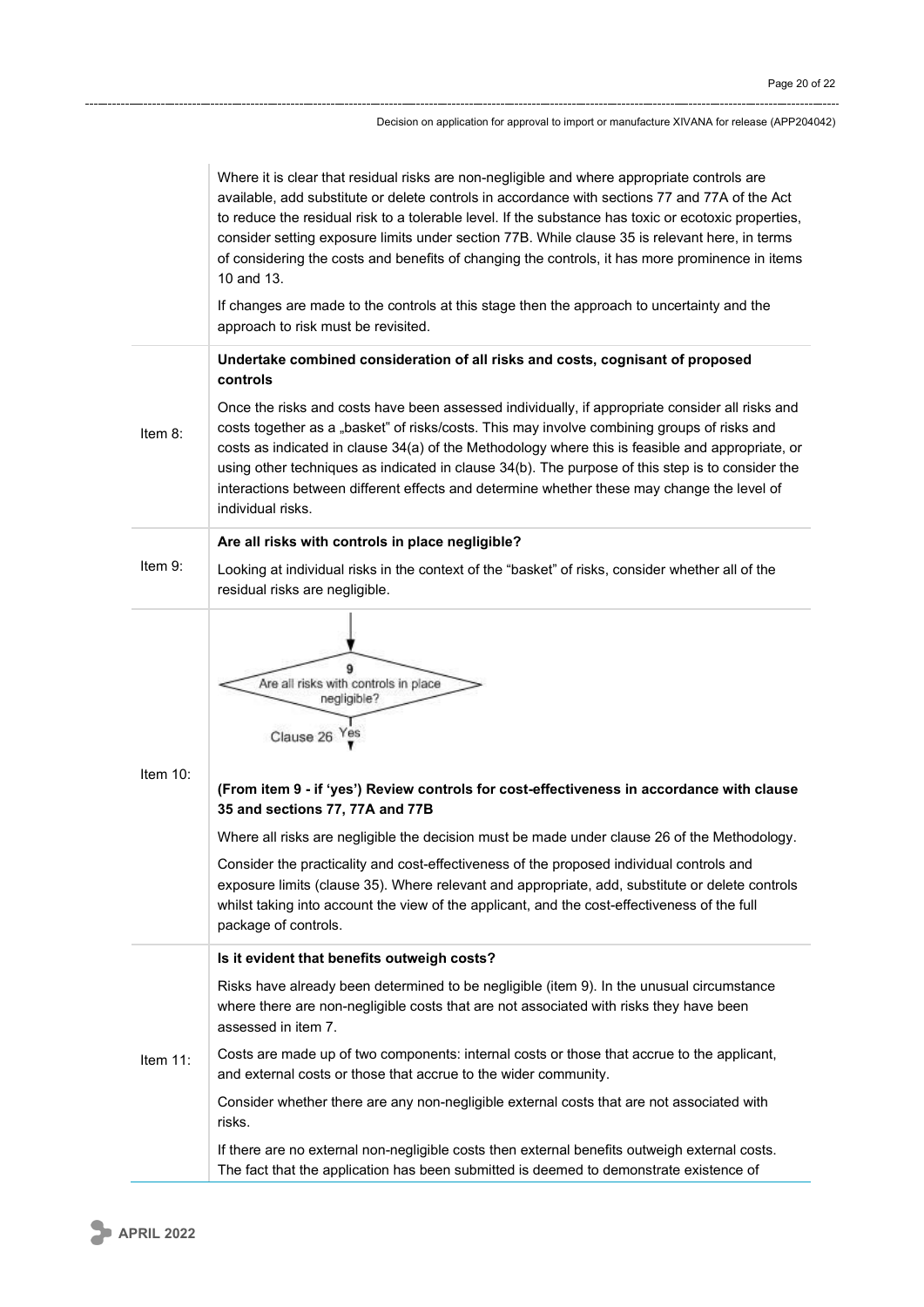internal or private net benefit, and therefore total benefits outweigh total costs<sup>7</sup>. As indicated above, where risks are deemed to be negligible, and the only identifiable costs resulting from approving an application are shown to accrue to the applicant, then a cost-benefit analysis will not be required. The act of an application being lodged will be deemed by the HSNO decision maker to indicate that the applicant believes the benefits to be greater than the costs.

However, if this is not the case and there are external non-negligible costs then all benefits need to be assessed (via item 14).



<span id="page-20-0"></span> $7$  Technical Guide "Decision making" section 4.9.3. Where risks are negligible and the costs accrue only to the applicant, no explicit cost benefit analysis is required. In effect, the HSNO decision maker takes the act of making an application as evidence that the benefits outweigh the costs. See also Protocol Series 1 "General requirements for the Identification and Assessment of Risks, Costs, and Benefits".